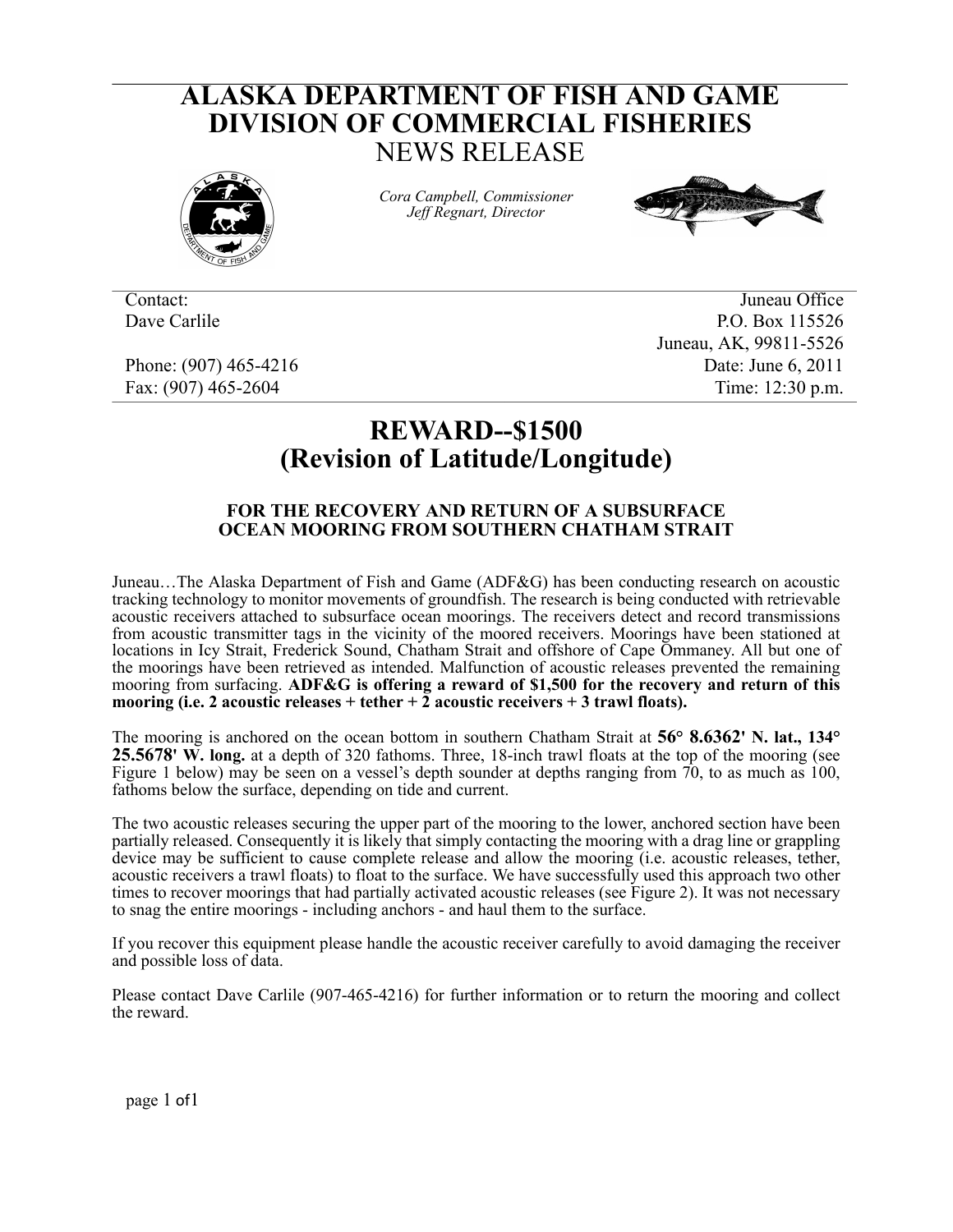

Figure 1. Schematic of subsurface acoustic ocean mooring.